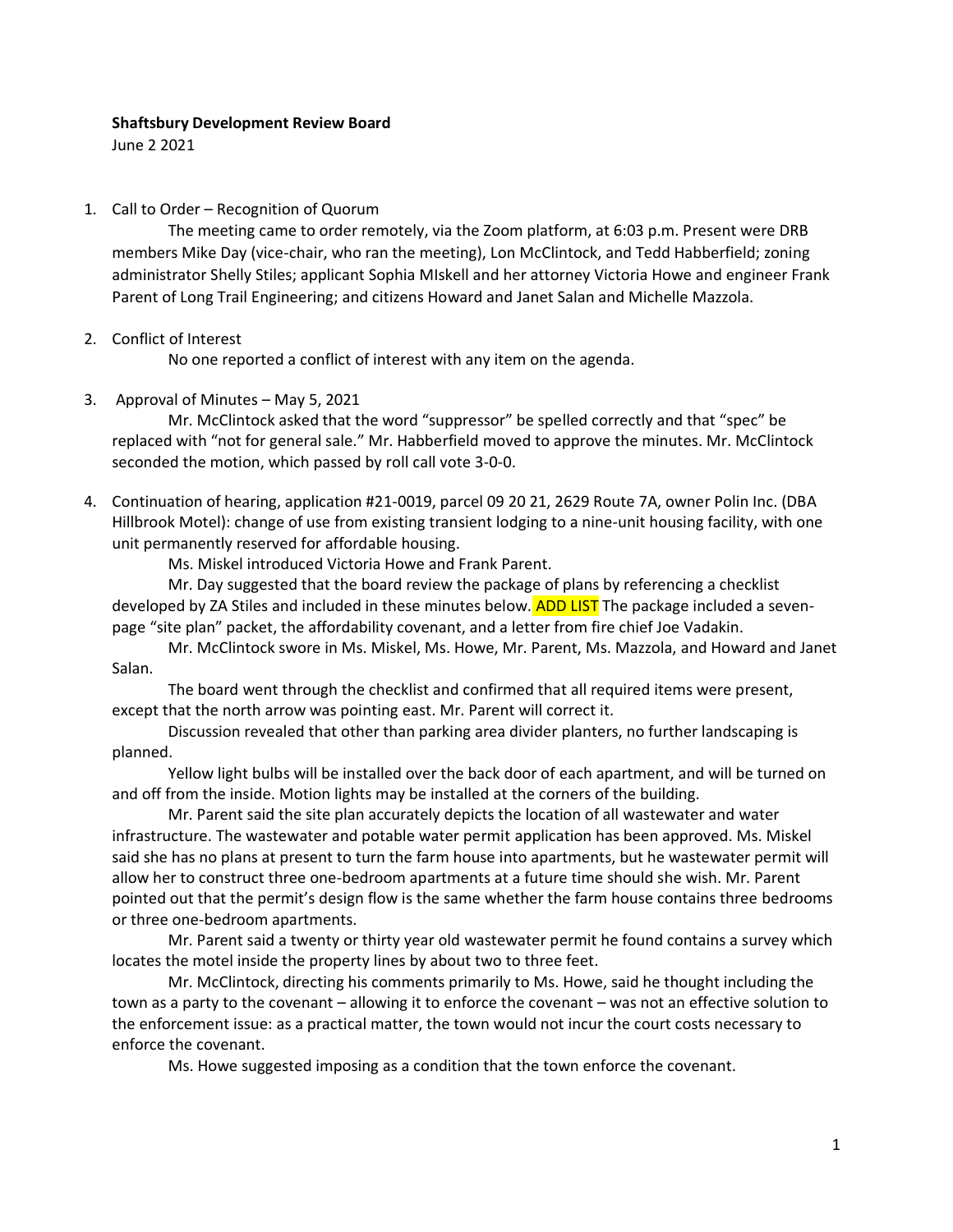Mr. McClintock suggested involving an organization such as the Bennington County Housing Authority, Vermont Housing and Conservation Board,, or Shires Housing in enforcing the covenant as such would be congruent with their missions.

Mr. Habberfield pointed out that the town's reluctance to enforce is an across the board problem, affecting all zoning violations.

Mr. McClintock suggested language such as "the prevailing party is entitled to their attorney's fees and costs."

Mr. McClintock will send Ms. Howe some possible language. She will make such changes as she can.

Mr. Day asked if citizens had any questions or comments. Mr. Salan said he and his wife were concerned about peace and quiet, safety and security, and the project's possible impacts on property values. He said where they come from, "affordable" means "alcohol and drugs." Mr. Miskel said she is proposing only one affordable apartment out of nine.

Ms. Mazzola asked about on-site management. And who is going to prevent a family of four from moving into an efficiency or a one bedroom apartment? Ms. Miskel said she would live on site and manage the building (even if she turns the farm house into apartments, in which case she will live in one of them), and that her state permit limits the number of tenants in each apartment to two.

Mr. McClintock said the bylaw revision that made projects such as this possible was adopted to address the possible dereliction of Route 7A motels.

Mr. McClintock moved to recess the hearing to a later date. Mr. Day seconded the motion, which passed by roll call vote 3-0-0. All agreed that the covenant could be revised in time for the regularly scheduled June 16 meeting and so the hearing will be continued on that date.

## 5. Other business

Mr. Day moved to enter private deliberative session on application #20-0095 amended, parcel 01 01 38, 1046 Shaftsbury Hollow Road, owner Art Coons. MR. McClintock seconded the motion, which passed by roll call 3-0-0.

Mr. McClintock moved to leave private deliberative session. Mr. Habberfield seconded the motion, which passed by roll call vote 3-0-0.

Mr. Day moved to approve an amended permit, including the following changes to the Decision section:

- Item 2 will be changed with the addition of the phrase, "and the fabrication and manufacturing of custom made firearms such as target pistols, long range target rifles, and other specialized firearms ordered by a specific customer. An order for a firearm must be received before manufacture begins."
- Item 6 will be changed to read "Only hand tools, small power tools, a bench top milling machine and a hobbyist lathe will be used in the business's gunsmithing."
- Item 8 will be changed to "Only common cleaning agents, lubricants, varnishes, rubs, and finishes shall be used in the gunsmithing business. All such agents shall be stored in such a way as to prevent spillage and leakage and, if hazardous wastes, must be disposed of properly."
- Additionally, in crafting the amended permit ZA Stiles will add to the Findings of Fact section the following testimony from Mr. Coons at the May 5 hearing:
	- $\circ$  Mr. Coons explained that any gun he manufactured would be issued a serial number and the purchaser would undergo a background check. Once/if the Town approves his application, the Bureau of Alcohol, Tobacco and Firearms would issue him an additional license.